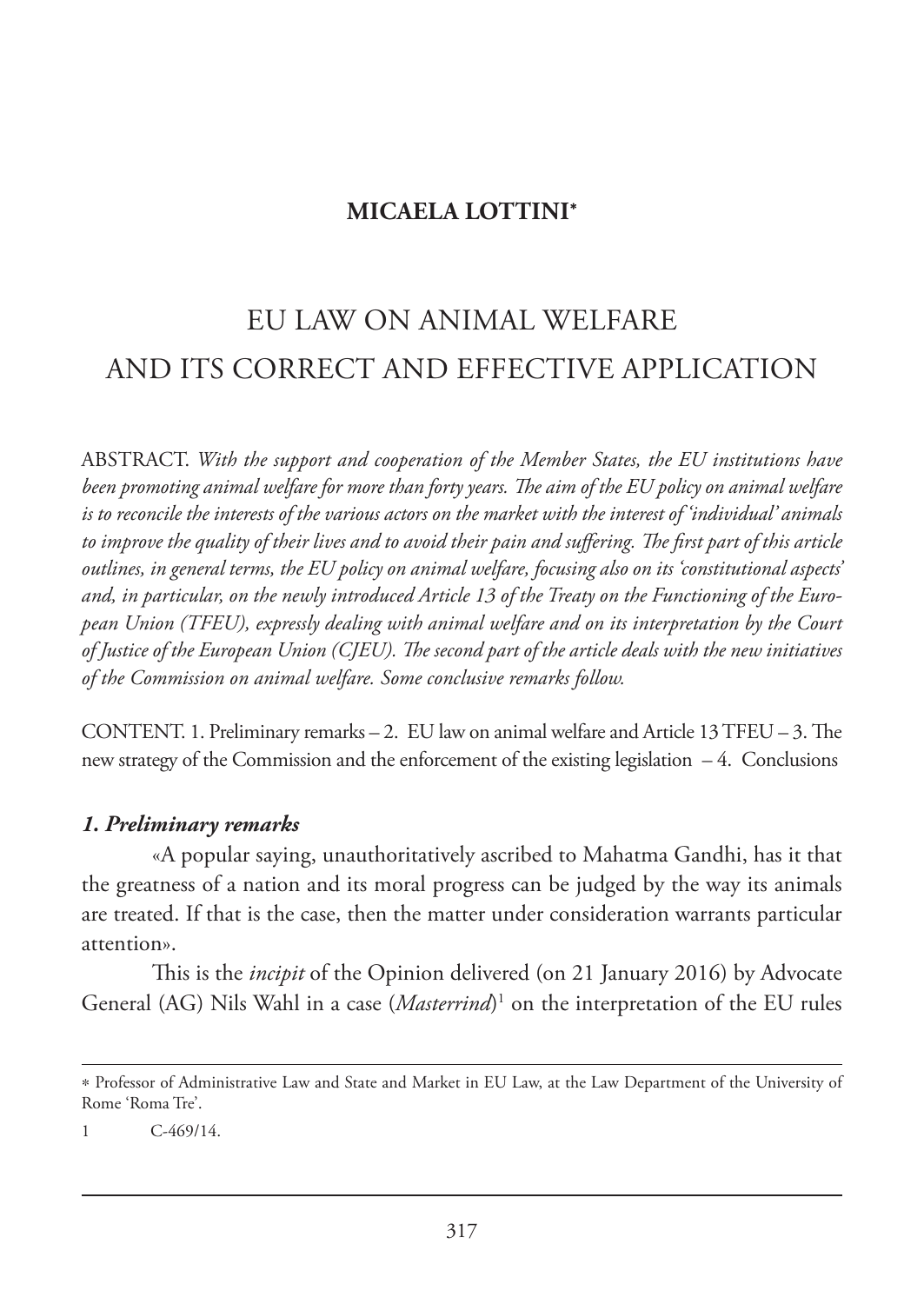on the protection of animals during transport.

The AG, with his very unusual (for a legal Opinion) opening paragraph, effectively gives a sense of the increased relevance and significance that 'animal welfare' has gained in the cultural, ethical, and legal debate<sup>2</sup> in Europe and worldwide. He also gives an insight into the issues raised, both at a philosophical and legal level, on whether animals should be understood as objects of human ownership, or as holders of independent interests.<sup>3</sup>

Notwithstanding that no specific competence is conferred upon the Union by the Treaties, a European policy (in cooperation with the Member States) has been developed to protect and improve the living conditions of animals.

This is clearly reflected in the several Regulations and Directives adopted over the years, in addition to the other Policy Papers from the different EU institutions concerned (Commission, Parliament, Council),<sup>4</sup> dealing with the welfare of animals.

All in all, the EU policy on animal welfare is aimed at striking a balance between the various interests at stake within the internal market and the interests of animals as 'sentient beings,' in the context of an ever-increasing awareness and concern for the way in which animals are treated and of an open debate on their legal status.

It should also be emphasised that the Commission made it clear that EU legislation on the protection of animals is also contributing to foster the proper functioning of the internal market, by harmonising the relevant standards to avoid competitive distortions (*Evaluation of the EU Policy on Animal Welfare and Possible Policy Options for the Future* – Final Report).5

Indeed, the EU policy on animal welfare is part of the strategy for the integration of the internal market as its objective is to strike a balance between the businesses'

<sup>2</sup> A debate, which traces back to ancient Greek philosophy.

<sup>3</sup> If not even legal rights.

<sup>4</sup> See, in this respect, the website of the European Commission: https://ec.europa.eu/food/animals/ welfare\_en.

<sup>5</sup> The evaluation was commissioned by the Directorate General for Health and Consumers (DG SANCO) of the European Commission under the terms of the framework contract between GHK Consulting and the same DG SANCO, December 2010, available at: http://www.eupaw.eu/, p. 1.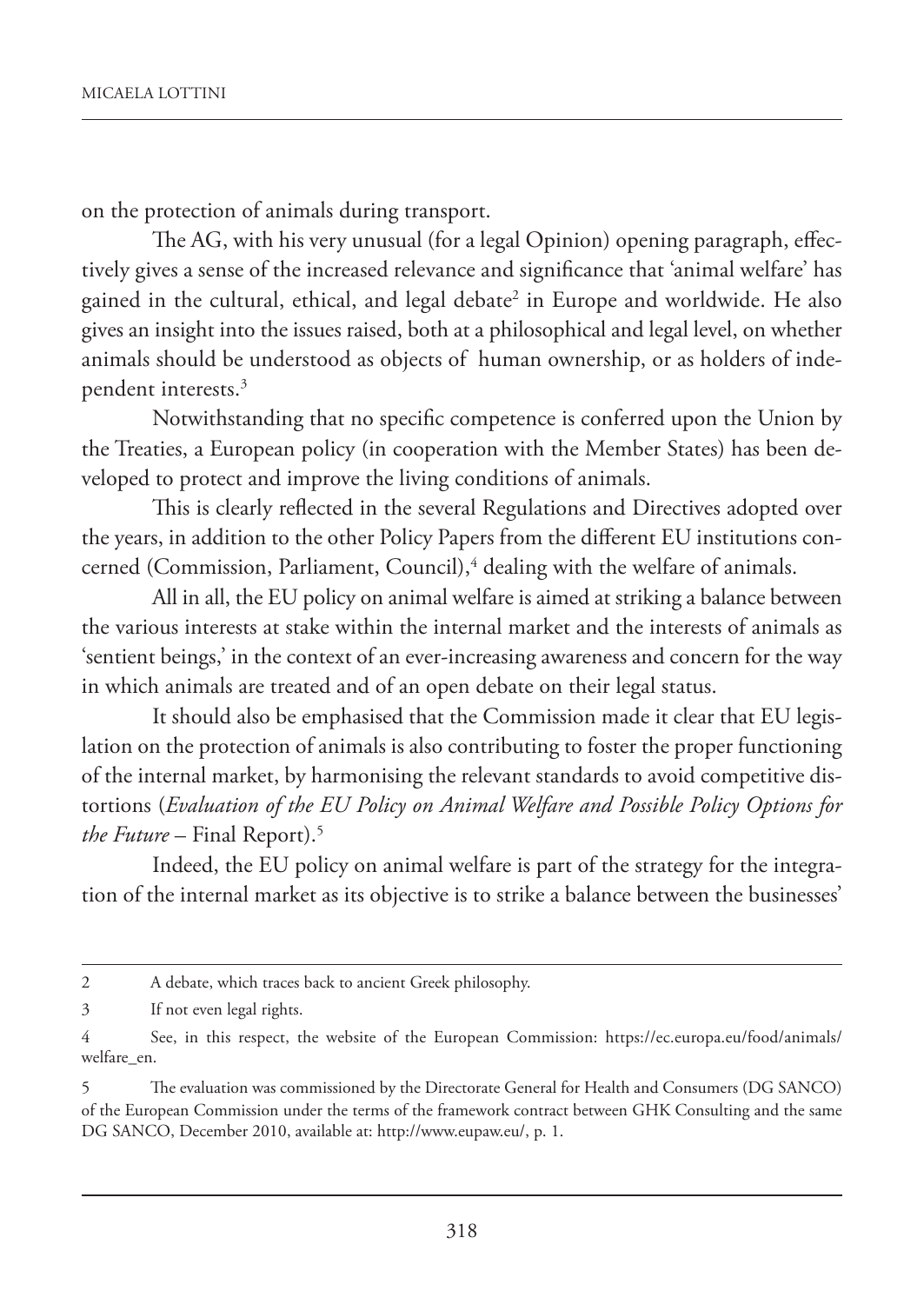interest to generate a profit and other non-economic interests, such as consumer and environmental protection or public health, from this very particular point of view.

Despite the commitment of EU institutions and the fact that the Union has dedicated on average approximately 70 million euros per year<sup>6</sup> to support animal welfare, still much remains to be done, as outlined in the Commission Communication, *on the European Union strategy for the protection and welfare of animals* (2012-2015),7 adopted in February 2012.

In particular, among the issues that should be dealt with to enhance animal welfare, the Commission acknowledges the lack of enforcement of EU legislation in numerous areas.8

This is due, *inter alia*, to the difficulty of applying the same sector specific rules to Member States having different weather conditions, land realities, farming systems; furthermore, Member States often do not take sufficiently effective measures and do not apply enough resources to give effect to the provisions aimed at fostering animal welfare.

Taking these findings into consideration, the Commission proposes a new strategy, having at its core the simplification of the legal framework and the promotion of a better compliance with the legislation in place, in particular through the launch of a new initiative, namely the setting up of the 'EU Platform on animal welfare' (the Platform).

<sup>6</sup> The data cover the period 2000-2008. Communication from the Commission to the European Parliament, the Council and the European economic and social Committee, of 15 February 2012, *on the European Union Strategy for the Protection and Welfare of Animals 2012-2015*, COM(2012) 6 final/2, footnote n. 14.

<sup>7</sup> Communication from the Commission to the European Parliament, the Council and the European economic and social Committee, of 15 February 2012, *on the European Union Strategy for the Protection and Welfare of Animals 2012-2015*, cit., *passim*.

<sup>8 «</sup>There are areas where no specific EU legislation exists or the existing general requirements are difficult to apply and are not likely to have practical effects. Moreover, many stakeholders lack sufficient knowledge about animal welfare and consumers lack appropriate information […]». Communication from the Commission to the European Parliament, the Council and the European economic and social Committee, of 15 February 2012, *on the European Union strategy for the protection and welfare of animals 2012-2015*, cit., par 2.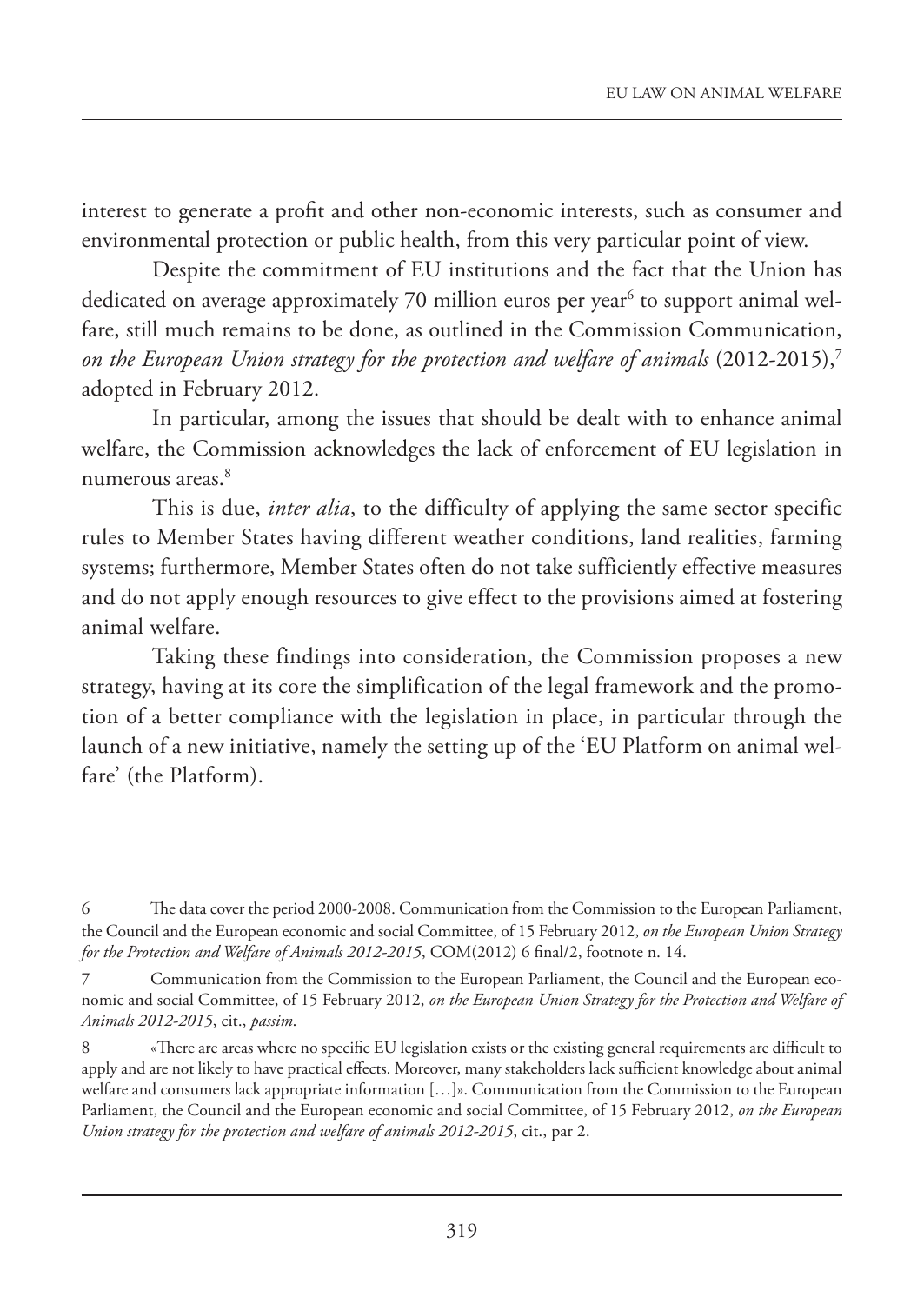The Platform is an 'Expert Group'9 whose key task is to assist and advise the Commission on issues relating to the application of EU law on animal welfare, and also to facilitate the exchange of information, experience and best practices amongst the various stakeholders (both public and private).

The Platform is then followed by a more technical initiative, namely the establishment of a network of Reference Centres; each Centre is aimed at providing support and assistance to the Member States in carrying out official controls, in relation to a specific area of animal welfare. Further, each Centre should make available its scientific and technical expertise, carry out studies and develop methods to assess the welfare level of animals, as well as to improve it.

# *2. EU law on animal welfare and Article 13 TFEU*

Animal welfare has since long been on the political agenda of the European Union and of the previous Community. Starting from the 1970s, several international Conventions have been signed and made part of EU law, in relation to farmed animals,<sup>10</sup> pets,<sup>11</sup> wildlife,<sup>12</sup> etc.

Directives and Regulations<sup>13</sup> have been adopted over the past years to cover different aspects of animal welfare: the protection of animals kept for farming purposes,  $14$ 

14 Council Directive 98/58/EC of 20 July 1998, *concerning the protection of animals kept for farming purposes* (OJ L 221, 8 August 1998).

<sup>9</sup> «Commission expert groups are consultative entities set up by the Commission or its services, comprising at least six public and/or private-sector members, which are foreseen to meet more than once. The role of expert groups is to provide advice and expertise to the Commission and its services (…)». Communication from the President to the European Commission, of 10.11.2010, *framework for Commission expert groups: horizontal rules and public register*, C(2010) 7649 final.

<sup>10</sup> European Convention, *for the protection of animals kept for farming purposes*, of 10 March 1973, approved and made part of EU law by Council Decision 78/923/EEC, of 19 June 1978, *concerning the conclusion of the European Convention for the protection of animals kept for farming purposes*, OJ L 323, 17 November 1978. See also, the European Convention, *for the protection of animals for slaughter*, 1979.

<sup>11</sup> European Convention, *for the protection of pet animals*, 13 November 1987.

<sup>12</sup> Convention, *on the conservation of migratory species of wild animals*. The Convention was signed in 1979 (19 September) and entered into force in 1983.

<sup>13</sup> For all the relevant information, see the website of the European Commission.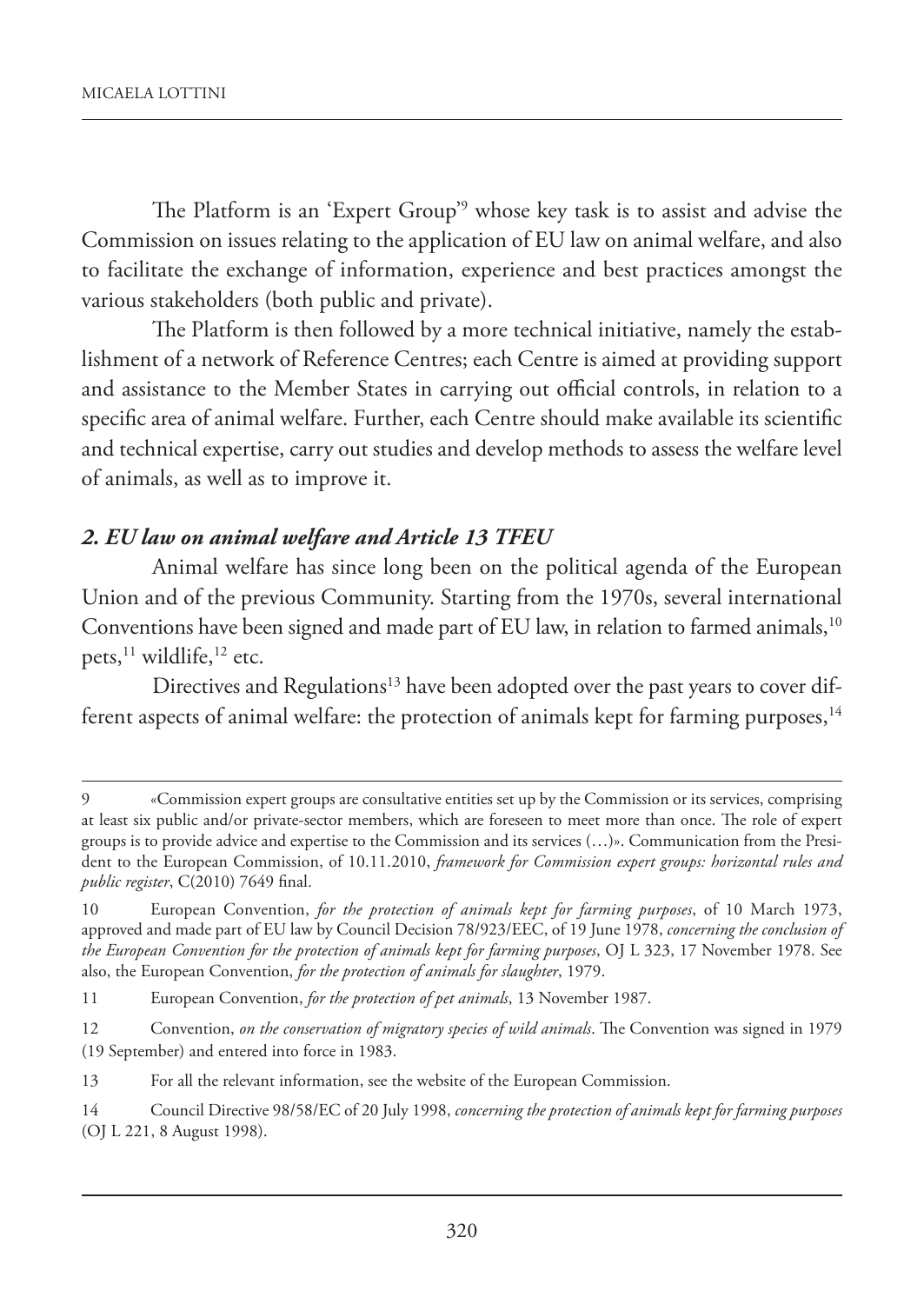during transport,<sup>15</sup> at the time of killing,<sup>16</sup> or used for scientific purposes,<sup>17</sup> but also the keeping of calves,<sup>18</sup> pigs,<sup>19</sup> laying hens<sup>20</sup> and broilers,<sup>21</sup> or the wildlife in zoos.<sup>22</sup> In 2007, Regulation no.  $1523/2007^{23}$  was adopted to ban the placing on the market (as well as the import to or the export from the Union) of cat and dog fur and products containing such fur; whereas, in 2009, the EU adopted Regulation no. 1223/2009<sup>24</sup> to prohibit the placing on the market of cosmetic products where the final formulation or the ingredients are subject to animal testing; and so on.

Unsurprisingly, a vast body of case-law was developed by the CJEU on the interpretation and application of these rules.25

17 Directive 2010/63/EU of the European Parliament and the Council, *on the protection of animals used for scientific purposes* (OJ L 276, 20 October 2010).

18 Council Directive 2008/119/EC, *laying down minimum standards for the protection of calves* (OJ L 10, 15 January 2009).

19 Council Directive 2008/120/EC, *laying down minimum standards for the protection of pigs* (OJ L 47, 18 February 2009).

20 Council Directive 1999//74/EC, *laying down minimum standards for the protection of laying hens* (OJ L 203, 3 August 1999).

21 Council Directive 2007/43/EC, *laying down minimum rules for the protection of chickens kept for meat production* (OJ L 183, 12 July 2007).

22 Council Directive 1999/22/EC, *relating to the keeping of wild animals in zoos* (OJ L 94, 9 April 1999). See in this respect also, Council Regulation (EC) n. 338/97, of 9 December 1996, *on the protection of species of wild fauna and flora by regulating trade therein*, OJ L 061, 3 March 1997.

23 Regulation (EC) n. 1523/2007 of the European Parliament and of the Council, of 11 December 2007, *banning the placing on the market and the import to, or export from, the Community of cat and dog fur, and products containing such fur*, OJ L 343, 27 December 2007.

24 Regulation (EC) n. 1223/2009 of the European Parliament and of the Council, of 30 November 2009, *on cosmetic products*, OJ L 342/59, 22 December 2009.

25 Just as an example, see the decisions of the CJEU: *Masterrind*, 28 July 2016, Case C-469/14; *Rubach*, 16 July 2009, Case C-344/08; *Sofia Zoo*, 4 September 2014, Case C-532/13.

<sup>15</sup> Council Regulation (EC) no. 1/2005, *on the protection of animals during transport* (OJ L 3, 5 January 2005).

<sup>16</sup> Council Regulation (EC) no. 1099/2009, *on the protection of animals at the time of killing* (OJ L 303, 18 November 2009). See, in this respect, Commission Implementing Regulation (EU) 2018/723, of 16 May 2018, *amending Annexes I and II to Council Regulation (EC) No 1099/2009 on the protection of animals at the time of killing as regards the approval of low atmospheric pressure stunning.*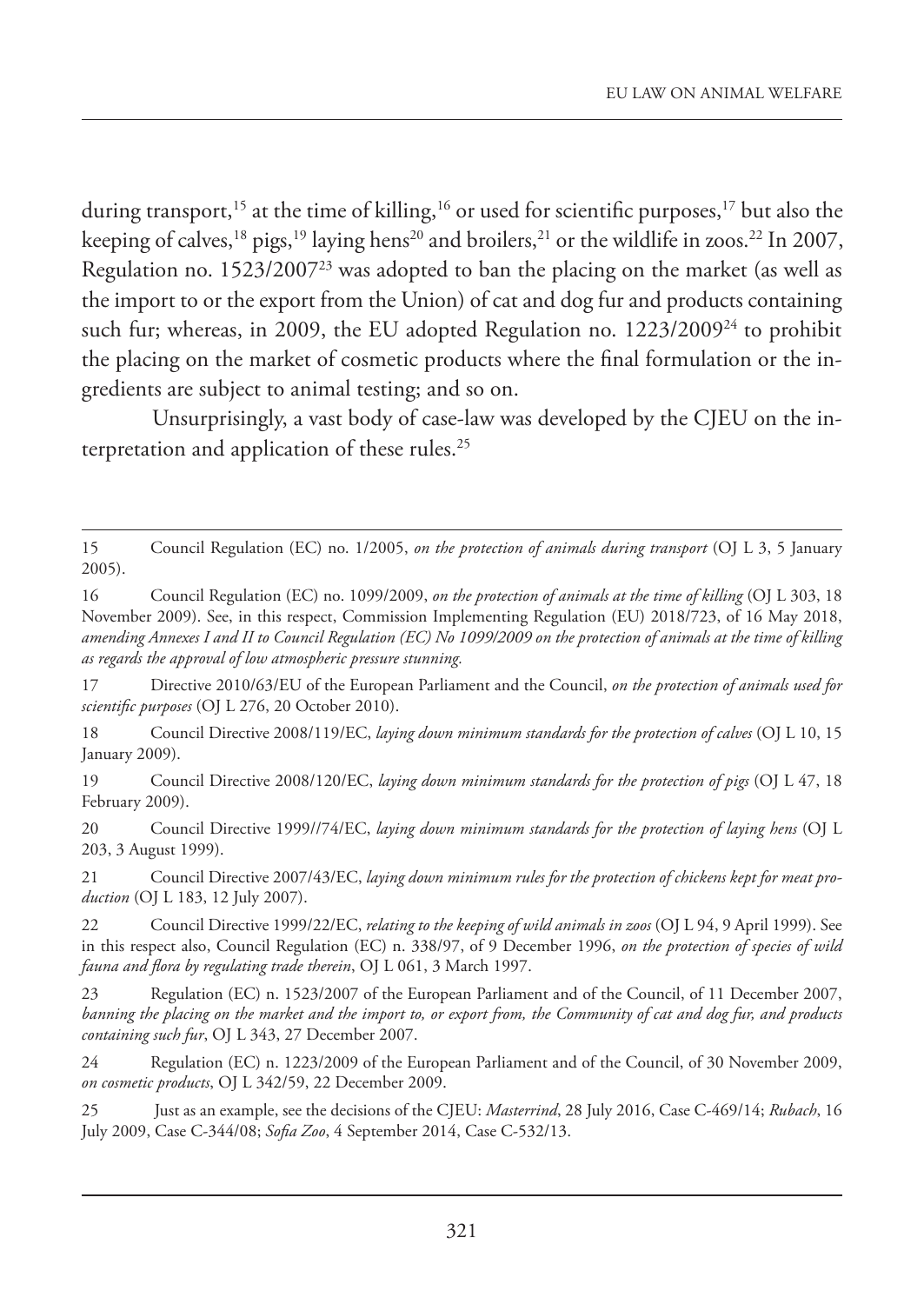In 2009, the Treaty of Lisbon introduced a specific provision on animal welfare, Article 13 of the TFEU, drawing on Declaration no. 24 *on the protection of animals*, annexed to the Final Act of the Treaty on European Union (Maastricht Treaty) and on Protocol no. 33 *on protection and welfare of animals*, introduced with the Treaty of Amsterdam.26 Both the Declaration and the Protocol called upon EU institutions and Member States to take into consideration the welfare of animals when drafting and implementing legislation and policies.

By recognising animals as 'sentient beings,' Article 13 TFEU offers a first legal answer to the question on whether animals should be regarded as objects of rights vested in their human owners or holders of independent interests, and therefore recognised a particular legal status and accorded an even limited legal protection.

Given that Article 13 TFEU makes it clear that animals are not 'objects,' this provision requires the Union and the Member States to pay full regard to the welfare requirements of animals in formulating and implementing some EU policies<sup>27</sup> (in particular, the 'internal market' policy), while respecting the legislative or administrative national rules relating to religious rites, cultural traditions and regional heritage.

As it is apparent, Article 13 TFEU does not provide a definition of 'animal welfare<sup>'28</sup> or of 'sentient being'; nor it specifies whether in the above-mentioned policies, animal welfare has to prevail over the other interests at stake or has to be balanced with them and under which conditions.

<sup>26 «</sup>The high contracting parties, desiring to ensure improved protection and respect for the welfare of animals as sentient beings, have agreed upon the following provision which shall be annexed to the Treaty establishing the European Community, in formulating and implementing the Community's agriculture, transport, internal market and research policies, the Community and the Member States shall pay full regard to the welfare requirements of animals, while respecting the legislative or administrative provisions and customs of the Member States relating in particular to religious rites, cultural traditions and regional heritage». For a comment, see, T. CAMM-D. BOWLES, *Animal welfare and the treaty of Rome – legal analysis of the protocol on animal welfare and welfare standards in the European Union*, in *Journal of environmental law*, 2000, p. 197.

<sup>27</sup> Agriculture, fisheries, transport, internal market, research and technical development and space.

<sup>28</sup> In this respect, it is worth noting that the European Convention, *for the protection of pet animals*, of 13 November 1987, indicates (Art. 3) the basic principles for animal welfare: «1 Nobody shall cause a pet animal unnecessary pain, suffering or distress. 2 Nobody shall abandon a pet animal».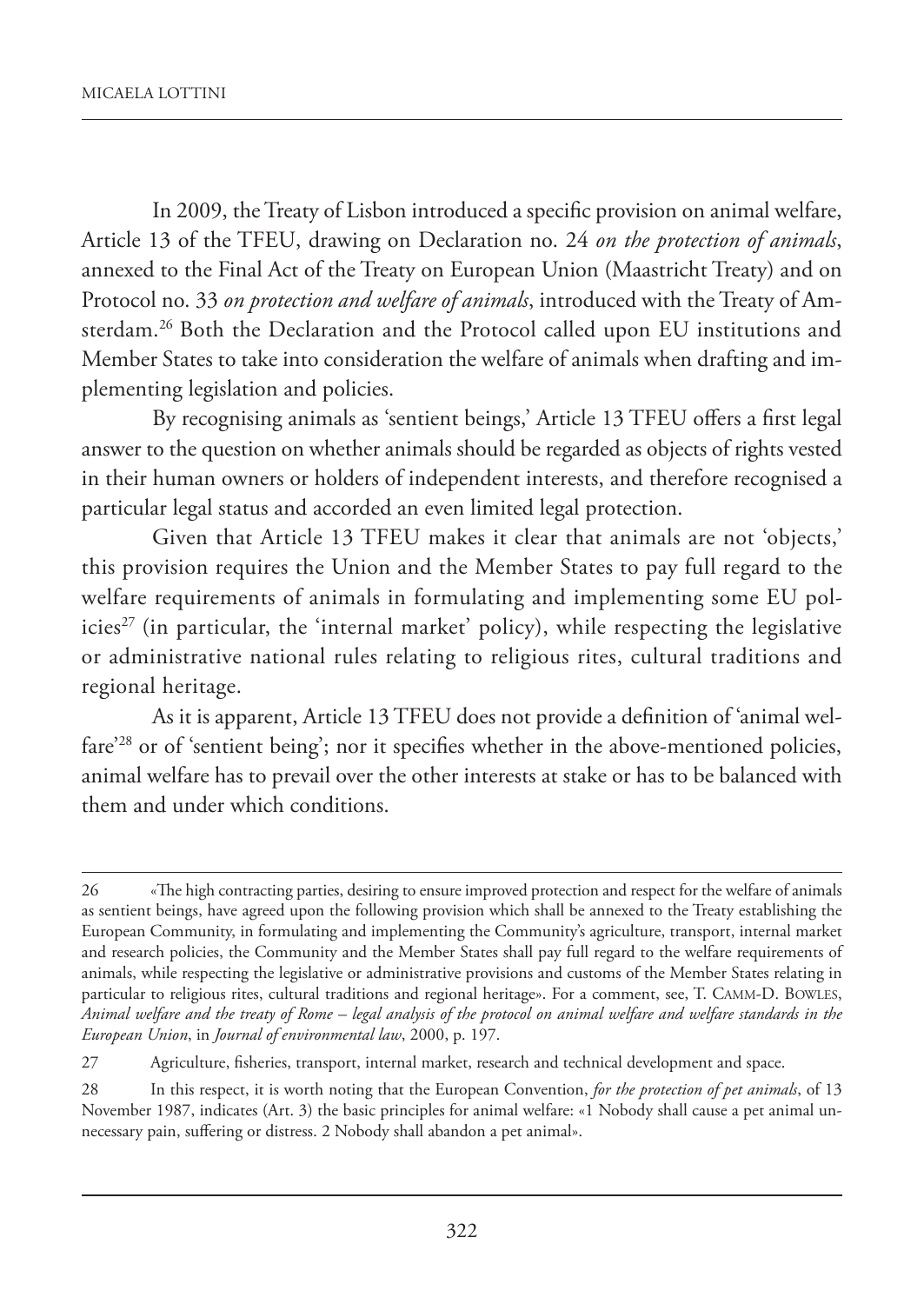In that regard, it should be borne in mind that this provision sets a limit to animal protection, identified in respect of Member States' religious rites, cultural traditions and regional heritage.<sup>29</sup>

All things considered, the wording of Article 13 TFEU leaves many unanswered questions concerning the legal value of the provision and the effects that can derive from it. Arguably, replies to such questions can be found in the CJEU case-law on the interpretation of the same Article 13 TFEU and of the 'constitutional provisions' predating the amendment introduced by the Lisbon Treaty, such as the aforesaid Declaration n. 24 and Protocol no. 33 *on protection and welfare of animals*.

In that regard, it may be worth focusing on the CJEU judgment of 12 July 2001, issued in the *Jippes case*. 30 Interestingly, in this case the CJEU is called upon to decide if animal welfare can be considered as a 'general principle of EU Law.'

A Dutch Court refers to the Court for a preliminary ruling on whether the ban on vaccination (accompanied by sanitary slaughter) in case of autobrakes of the footand-mouth disease, imposed by the relevant European rules, can be considered unlawful because contrary to the 'principle of animal welfare.'

The applicants contend that a general principle of EU law exists to the effect that 'save in so far as may be necessary, animals are not to be exposed to pain or suffering and their health and welfare are not to be impaired.'31

They maintain that the principle forms part of the collective legal consciousness<sup>32</sup> and of the European legal order, due to the intention expressed by the Member

30 C-189/01.

31 Par. 36.

32 Legal scholars point out in this respect that: «a general principle of EU law may firstly originate from sources of written law; provisions of the Treaties or of secondary legislation which are regarded by the CJEU a manifestation of general principles. Sometimes the Court of Justice infers general principles of law from the "Treaty system" rather than from a single EU law provision […] ». Also […] «the existence of a general principle is inferred by the Court of Justice as a principle common to the laws of the member States […]. In this regard it is necessary to point out that the EU Court of Justice has never declared it to be necessary – for a general principle to be considered a general principle of EU law – that the principle concerned should be present in all, or even in most of the legal systems of the member States. It was in fact, at times, considered sufficient that the principle was present in only one of the system examined,

<sup>29</sup> V. ZENO-ZENCOVICH, *Law, beauty and wrinkles. Firm points and open issues after the EU cosmetics Regulation*, in V. ZENO-ZENCOVICH (eds) *Cosmetici. Diritto, regolazione, bio-etica*, Roma Tre Press, Roma 2014, p. 9, at 16.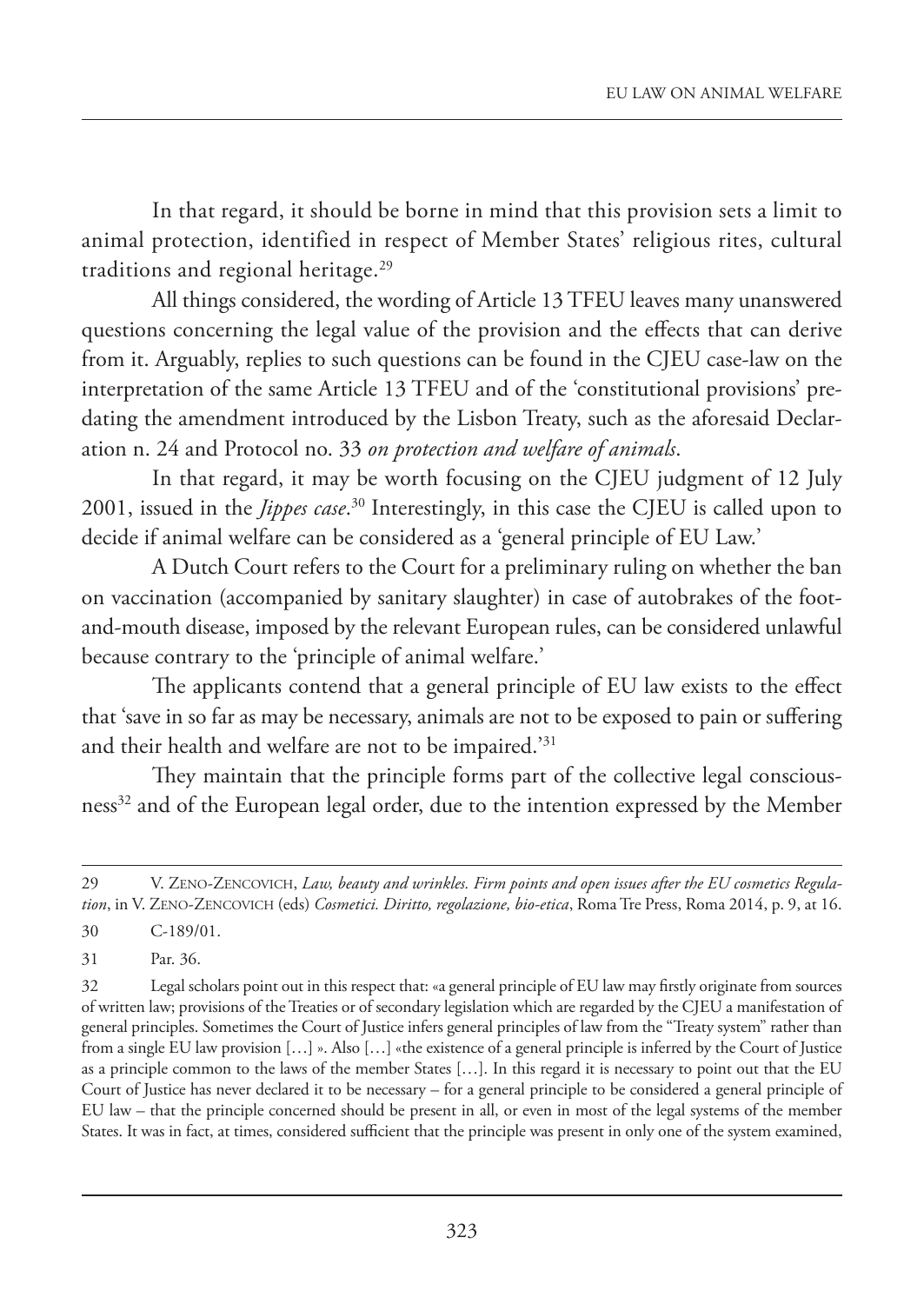States and the Community (EU) in ratifying the various Conventions (on animal welfare) and in adopting specific legislation on the matter (as well as from the above-mentioned Protocol no. 33).

The conclusion reached by the CJEU is that 'animal welfare' is not to be regarded as a general principle of Community law (EU law), nor does it form part of the objectives of the EU Treaties.

Legal scholars refer to as general principle of EU law: «the yardstick against which the legality of measures adopted within the field of Community law is to be measured.»33 Furthermore, it is also argued that: «as occurs in all national legal orders, also in EU legal order the main function of general principles of law has been, from the very beginning, to allow EU judges to fill in the gaps in EU legal order. The general principles of EU law aim at assisting judges and public administrations in the interpretation of written norms whose meaning is uncertain or unclear; this is the reason why such principles are binding on members States as primary law.»<sup>34</sup>

The legal consequence of considering animal welfare as a general principle would be that all the relevant regulations should be considered unlawful if they failed to achieve an effective protection of animals. Bringing this argument to the extreme, one could even argue that the mere 'use' of animals should be subject to a justification.

If animal welfare is not to be regarded as a general principle of EU law, nonetheless, the CJEU makes it clear (consistently with its previous case-law)<sup>35</sup> that the interests of the Community (EU) indeed include the health and protection of animals (EU), which are also amongst the requirements of public interest that the Community (EU) institutions must take into account in exercising their powers (*United Kingdom*

if it fitted well with achieving the objectives of the Treaties. [...]». D. U. GALETTA, *General principles of EU law as evidence of the development of a common European legal thinking: the example of the proportionality principle (from the Italian perspective)*, in H.-J. BLANKE - P. CRUZ VILLALÓN - T. KLEIN - J. ZILLER (eds), *Common European legal thinking. Essays in honor of Albrecht Weber*, Springer, Heidelberg 2016, p. 221, at 223.

<sup>33</sup> E. SPAVENTA, *Case C-189/01 H. Jippes*, in *Common market law review*, 39, 2002, p. 1159, at 1163.

<sup>34</sup> A. ADINOLFI, *I principi generali nella giurisprudenza comunitaria e la loro influenza sugli ordinamenti degli Stati membri*, in *Rivista italiana di diritto pubblico comunitario*, 3-4, 1994, p. 521

<sup>35</sup> *Holdijk and Others*, 21 May 1981, joined Cases C-141/81 to 143/81; *Hedley Lomas*, 23 May 1996, Case C-5/94; *Compassion in World Farming*, 19 March 1998, Case C-1/96; *Mondiet*, 24 November 1993, Case C-405/92.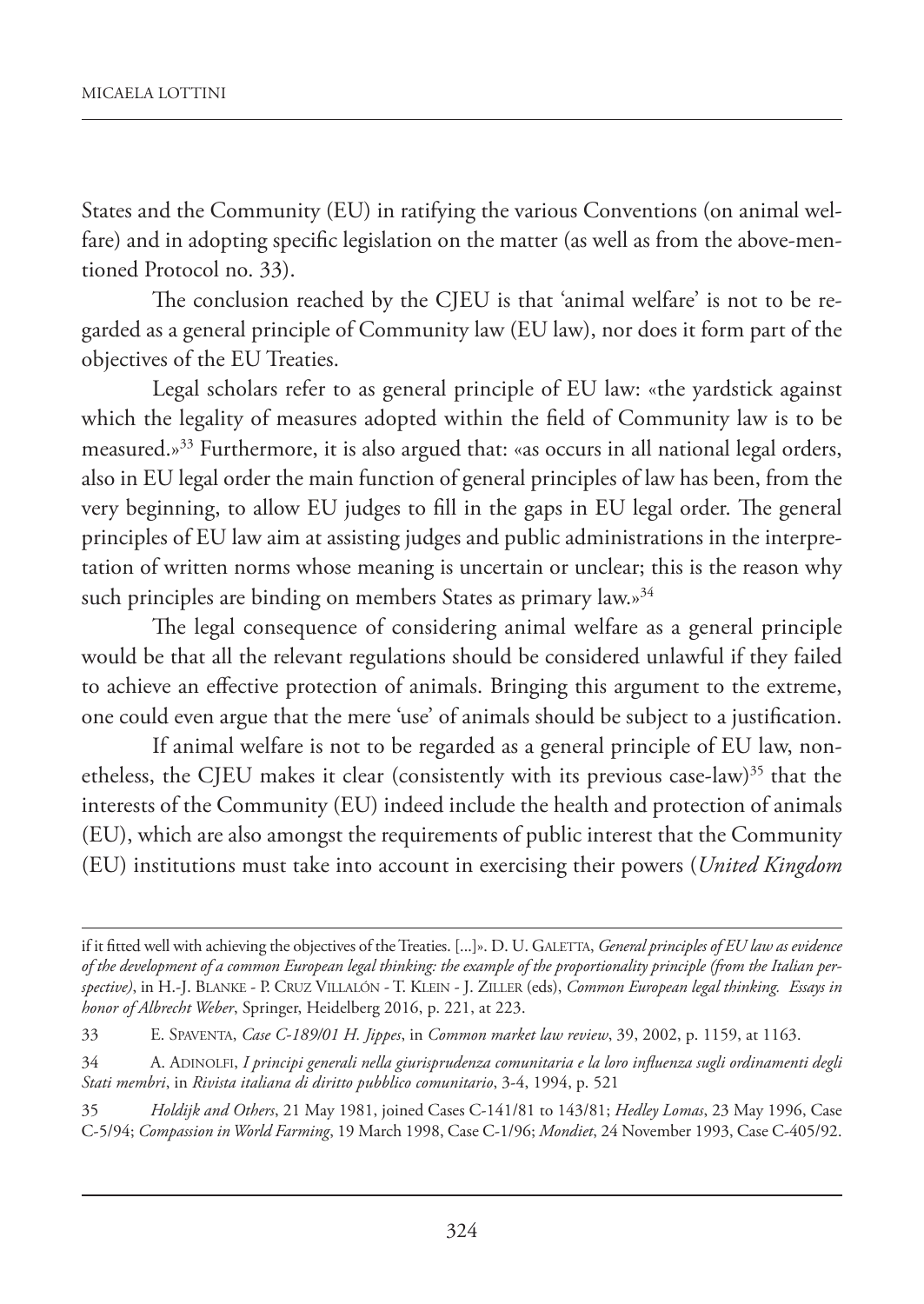*v Council*);<sup>36</sup> Protocol no. 33 seeks to reinforce this obligation, whose fulfilment can be verified, in particular, in the context of a review of the proportionality of the measure in question.

As a matter of fact, it has to be borne in mind that Article 36 TFEU<sup>37</sup> indicates the protection of animals as one of the general interest grounds that can be taken as justifications<sup>38</sup> for national measures restricting the free movement of goods between Member States. In other words, a national restrictive measure does not breach the EU single market rules if it pursues the objective of protecting animals and it is necessary and proportionate to that end.

In sum, the welfare of animals, in the view of the CJEU, is not a fundamental principle of EU law or an objective of the EU Treaties, however, it is a 'legitimate objective in the public interest'39 that must be taken into account and balanced with the other interests at stake.

The CJEU confirms this view in the judgments issued after the introduction of Article 13 TFEU,<sup>40</sup> as it is clearly pointed out by Advocate General M. Bobek, in its Opinion delivered on 17 March 2016, in the case *European Federation for Cosmetic Ingredients*, 41 where he makes it clear that: «there is a manifest value statement on the part of the Union, at both primary and secondary levels of EU law, […] nonetheless, as with other values, animal welfare is not absolute» […].42

In other words, animal welfare is a *value* that has to be promoted and fostered, as it is expressly stated, *inter alia,* by Recital n. 2 of Directive 2010/63/EU *on the pro-*

<sup>36</sup> *United Kingdom v Council*, 23 February 1988, Case C-131/86, par. 17.

<sup>37</sup> «The provisions of Articles 34 and 35 shall not preclude prohibitions or restrictions on imports, exports or goods in transit justified on grounds of public morality, public policy or public security; the protection of health and life of humans, animals or plants; the protection of national treasures possessing artistic, historic or archaeological value; or the protection of industrial and commercial property»*.* […].

<sup>38</sup> *Viamex Agrar Handel e ZVK*, 17 January 2008, joined Cases C-37/06 and 58/06.

<sup>39</sup> See, to that effect, *Viamex Agrar Handel and ZVK*, cit., par. 22, and *Nationale Raad van Dierenkwekers en Liefhebbers and Andibel*, 19 June 2008 Case C-219/07, par. 27.

<sup>40</sup> *Zuchtvieh-Export GmbH*, 23 April 2015, Case C-424/13, par. 35.

<sup>41</sup> C-592/14.

<sup>42</sup> Parr. 20 and 21.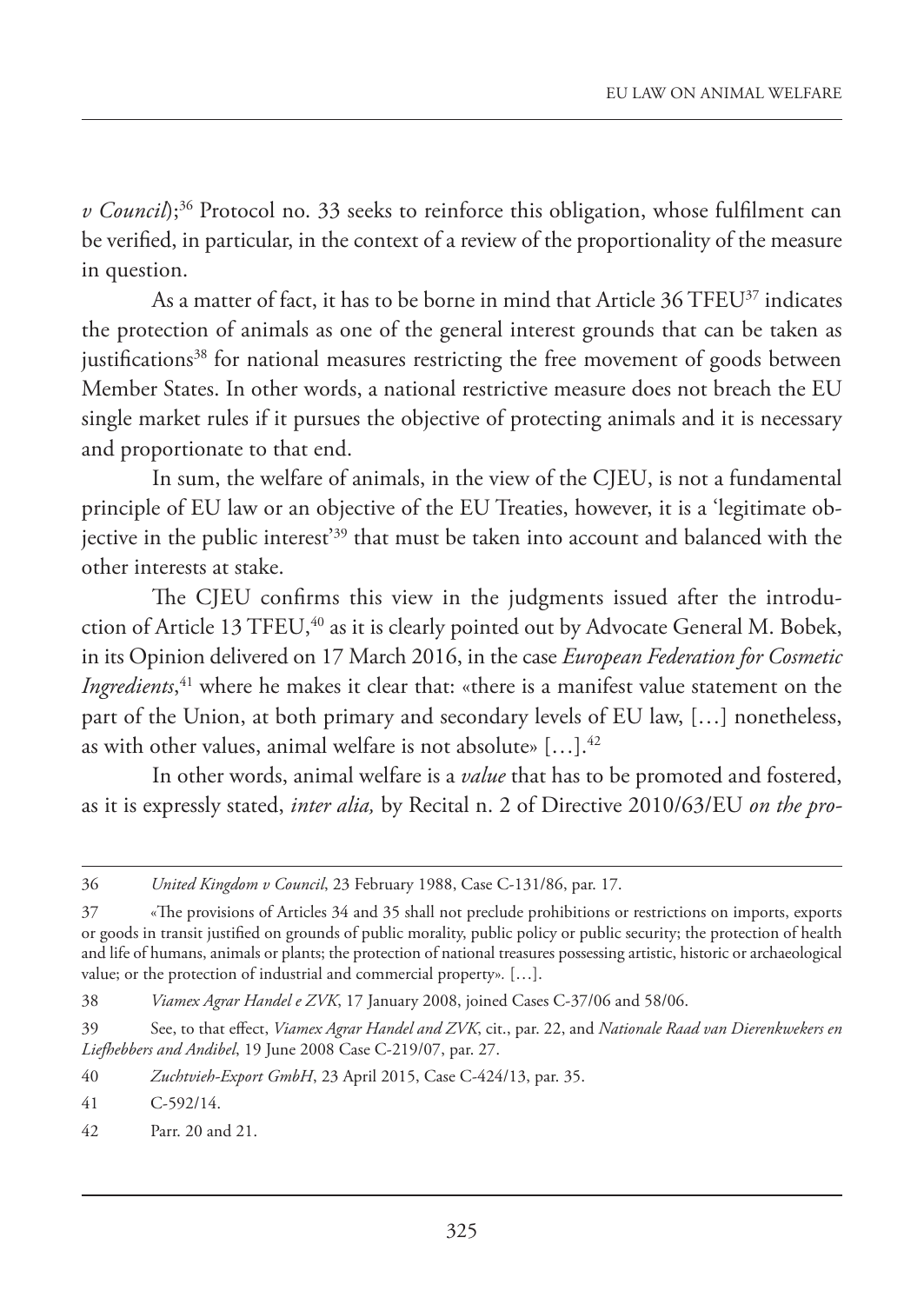*tection of animals used for scientific purposes*: 43 «Animal welfare is a value of the Union that is enshrined in Article 13 of the TFEU.»

As a matter of fact, it is interesting to note that the CJEU is willing to use Article 13 TFEU to justify an extensive interpretation of the rules which are aimed at protecting animals.<sup>44</sup>

Therefore, Article 13 TFEU is hardly revolutionary and legal scholars point out that despite its introduction, within the EU legal system, animals still seem to be attributed a dual status, that of 'sentient beings' and 'products' or more precisely 'goods' (which in accordance with the CJEU case-law are products 'which can be valued in money and which are capable, as such, of forming the subject of commercial transactions').<sup>45</sup>

Nonetheless, Article 13 TFEU is certainly an important step toward a more effective protection of animals, because it clarifies (hopefully conclusively), that they are not 'objects' and that animal welfare is a value that has to be upheld.

This clearly raises important legal and ethical issues that have to be dealt with, not only at a European level, but also at a national one. In this respect, Article 13 TFEU is substantially part of the legal 'constitutional' framework of the Member States; consequently, the protection of animals has indirectly been incorporated into the their shared legal and ethical values that must be consistently taken into account by policy makers, judges and public authorities.

#### *3. The new strategy of the Commission and the enforcement of the existing legislation*

Over the past few years, the Commission adopted several instruments<sup>46</sup> that grouped the various aspects of the EU policy on animal welfare and indicated a comprehensive European strategy, by proposing lines of action to reconcile animal welfare with economic interests.

More in particular, with the Communication *on the European Union Strategy*

<sup>43</sup> OJ L 276/33.

<sup>44</sup> *Brouwer*, 14 June 2012, Case; C-355/11.

<sup>45</sup> *Commission v Italy*, 10 December 1968, Case C-7/68.

<sup>46</sup> Community Action Plan *on the Protection and Welfare of Animals 2006-2010.*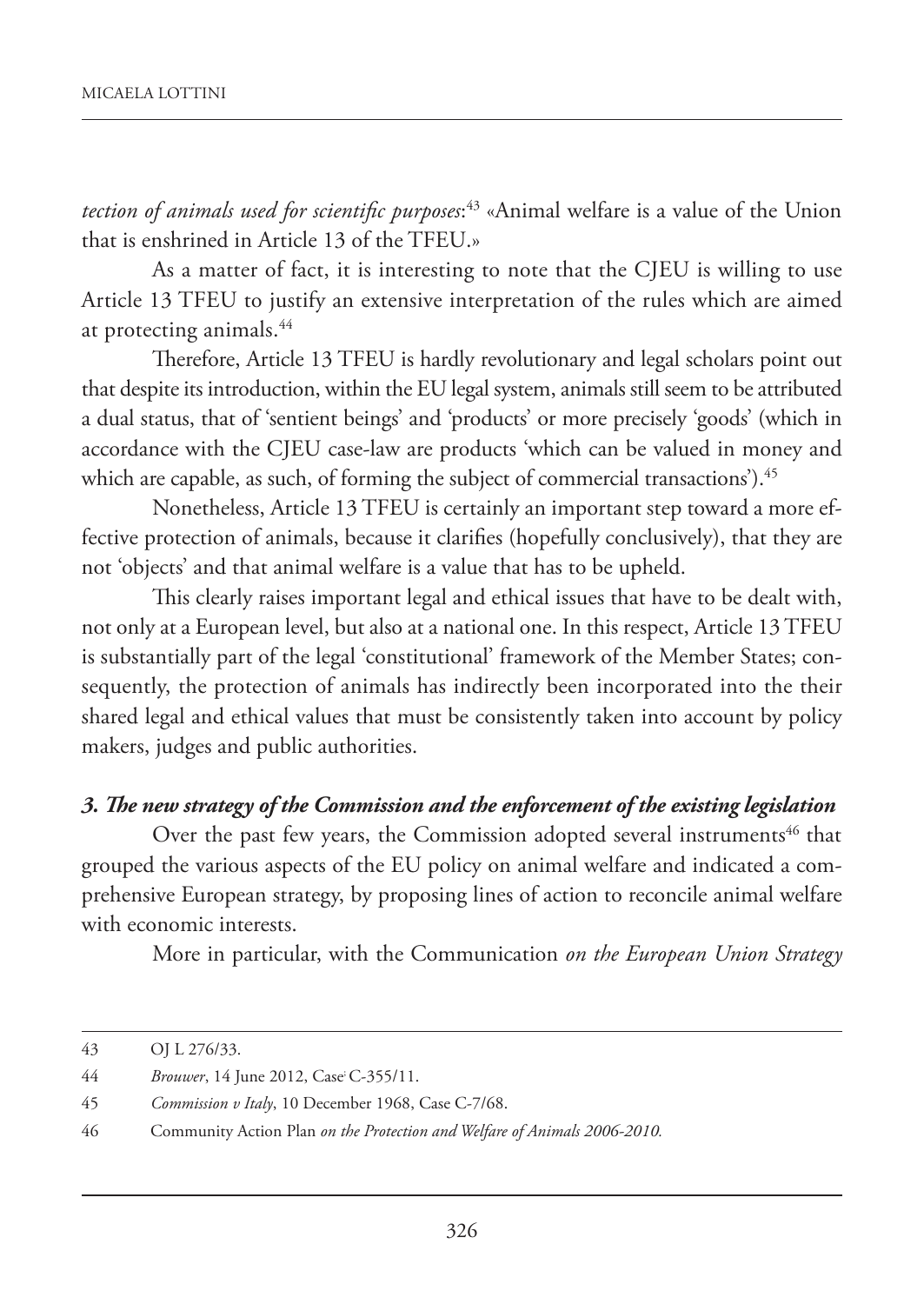*for the Protection and Welfare of Animals (2012-2015)*,<sup>47</sup> the Commission identifies «the main common drivers that affect the welfare status of animals in the Union»48 and indicates the strategic actions that should be taken.

The Commission acknowledges that the Union has been adopting or adapting specific pieces of legislation to specific problems to the effect that some regulations contain provisions that are too general to have practical effects and that welfare requirements do not cover all animal species or all the emerging problems and issues.

Hence, the Commission considers the possibility of introducing a simplified EU legislative framework, setting out animal welfare principles for all animals kept in the context of an economic activity. The new framework should also promote simplification, reduction of administrative burden and the valorisation of welfare standards as a means to enhance competitiveness of the EU food industry.

According to the Commission, the establishment of general principles in a consolidated revised EU legislative framework could contribute to the simplification of the animal welfare *acquis* and ultimately *facilitate its enforcement*.

As a matter of fact, the lack of enforcement of the EU legislation by the Member States is still common in a number of areas; some of them do not take sufficient measures to inform stakeholders, to train official inspectors, to perform checks and to apply sanctions.<sup>49</sup>

As a result, numerous EU legislative provisions on animal welfare have not been fully applied and have not delivered the intended effects.

The Commission makes it clear that it considers the issue of compliance as a matter of priority. In this respect, among other things,<sup>50</sup> with the Communication *on the* 

48 P. 4.

<sup>47</sup> COM/2012/06 final.

<sup>49</sup> Communication from the Commission to the European Parliament, the Council and the European economic and social Committee, of 15 February 2012, *on the European Union strategy for the protection and welfare of animals 2012-2015*, cit., p. 4.

<sup>50</sup> In accordance with the Commission, consumers, stakeholders and the general public still lack appropriate information on animal welfare aspects. Hence, it is necessary to raise awareness of respect for animals, to promote responsible ownership and to inform consumers about the relevant EU legislation. In this respect, the Commission plans to launch a study to map out the current animal welfare education and information activities (both at a national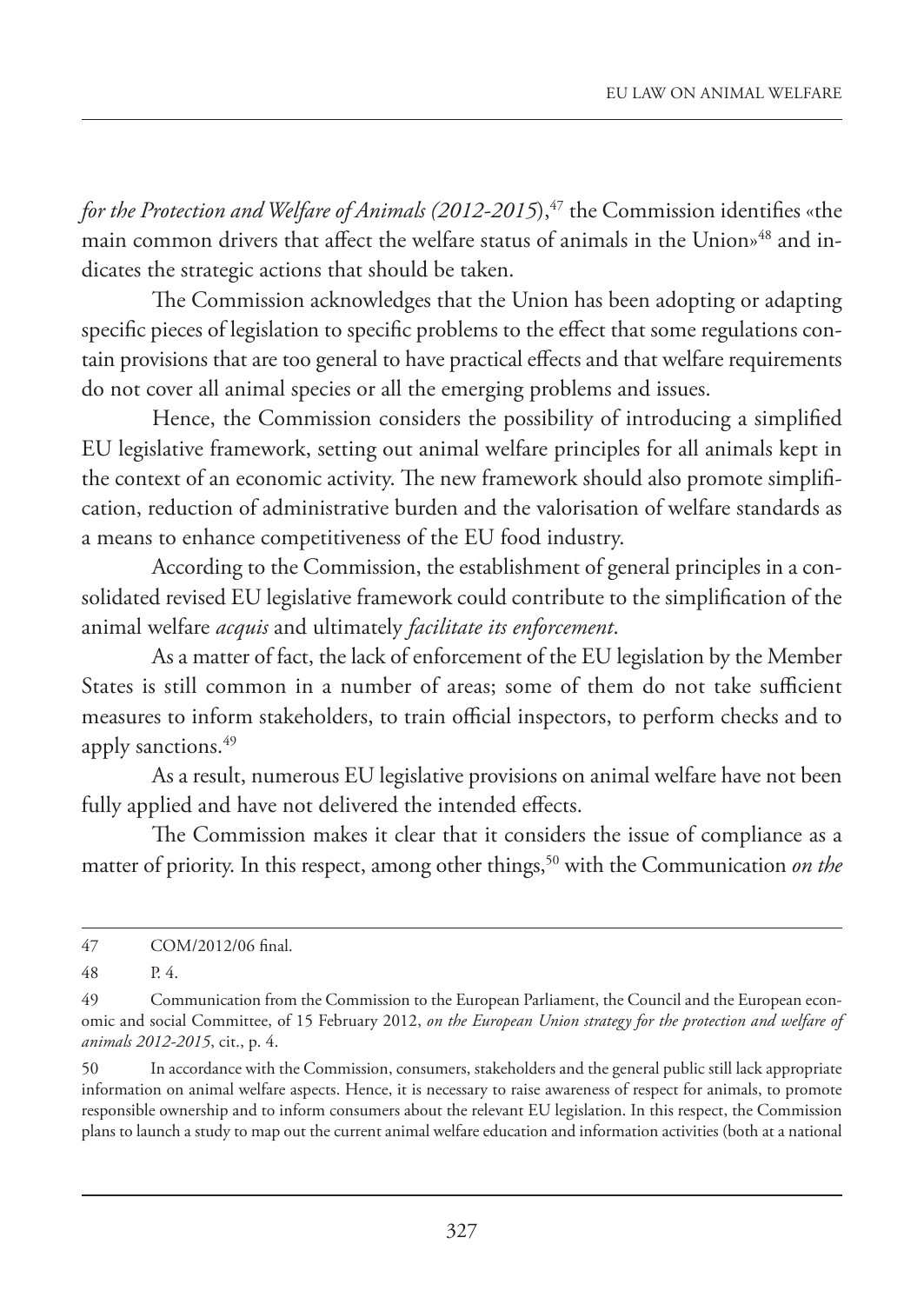*European Union Strategy for the Protection and Welfare of Animals*, 51 following up on previous Policy Papers,52 the Commission expresses its intention to set up a European network of *Reference Centres for animal welfare*, based on a central coordination institute acting in cooperation with a network of national research institutions located in the Member States.

The Centres should provide technical support for the development and implementation of animal welfare policies, and ensure that the competent authorities (especially at a national level) receive coherent and uniform technical information on the way the EU legislation has to be implemented.

By its Decision of 24 January 2017,<sup>53</sup> the Commission set up the EU 'Platform on animal welfare.' This 'Platform' is an 'Expert Group'54, consisting of 75 members representatives of the competent authorities of the Member States<sup>55</sup> responsible for animal welfare; international intergovernmental organisations; the European Food Safety Authority; business and professional organisations carrying out activities at the EU level in the food supply chain where animals or animal products are involved as well as in the keeping of animals for other farming purposes; organisations from the civil society; and also independent experts from academic and research institutes.<sup>56</sup>

In accordance with Article 2 of the Decision, the 'Platform' assists the Com-

51 Cit.

53 *Establishing the Commission Expert Group 'Platform on Animal Welfare'*, 2017/C 31/12, OJEU C 31/61, 31 January 2017.

54 See, infra, footnote n. 9.

55 States that are members of the agreement on the European Economic Area (EEA).

and European level); moreover, it plans to promote transnational information campaigns or educational initiatives on animal welfare.

<sup>52</sup> For example, the establishment of European Reference Centres had already been discussed by the Commission in the: Report from the Commission to the European Parliament, the Council, the European Economic and Social Committee and the Committee of the Regions, *Options for animal welfare labelling and the establishment of a European Network of Reference Centres for the protection and welfare of animals*, of 28 October 2009, COM(2009)584 final, Art. 8.

<sup>56</sup> In practice, forty members have been appointed by the Director General for Health and Food Safety following a call for applications to represent business and professional organisations, organisations from civil society and independent experts from research institutes. Thirty-five members represent public institutions such as competent authorities, international organisations working on animal welfare and the European Food Safety Authority.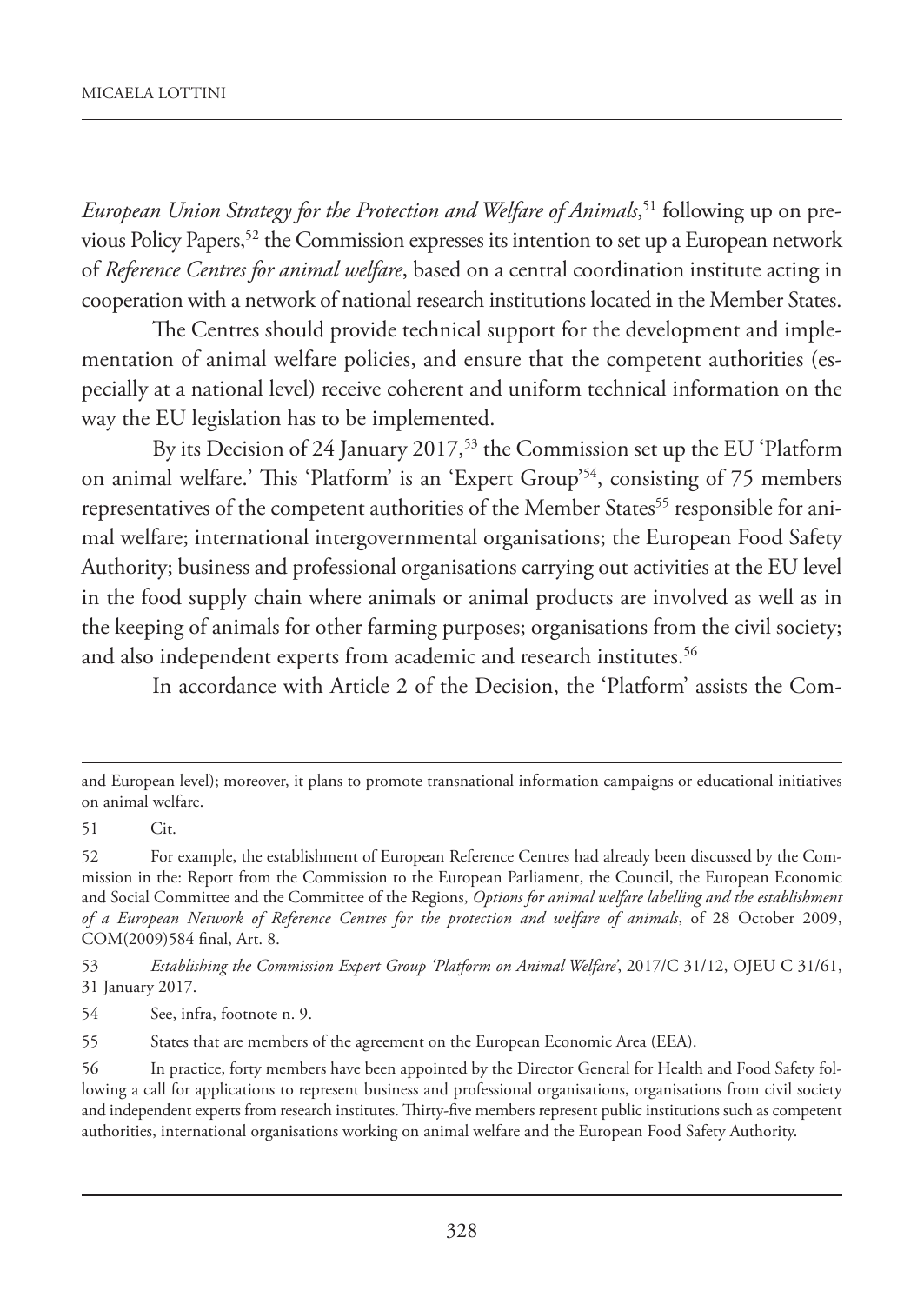mission with the development of coordinated actions to foster the implementation and application of EU law on animal welfare and its correct understanding.

The Platform should also encourage dialogue between competent authorities, businesses, civil society, academia, scientists, international organisations, etc., on topics related to animal welfare. A further task of the Platform is to foster a more affective and correct application of EU law, by promoting exchange of experiences and good practices, scientific knowledge and innovations.

Article 3 provides that, in general, the Commission may consult the 'Platform' on any matter related to animal welfare relevant for the Union.

The Platform may also appoint a maximum of five observers.<sup>57</sup>

As for its functioning, the Platform meets twice a year, working in relation to specific areas and on specific projects; it regularly invites other fora or stakeholders to present their initiatives and activities, acting as a hub for connecting the various spheres where animal welfare is debated at an international level.

The Platform aims at assisting the Commission in its objectives which include a better implementation of the EU animal welfare legislation and the promotion of EU standards at the global level.

The Platform could also develop activities where there is no specific EU legislation or activities in order to promote good animal welfare practices. This could be done through the production of guidance documents on specific issues or on more general topics, such as animal welfare labelling.

It is worth noting that the activities and meetings of the Platform are public and available online as podcasts.

During its second meeting, the Platform launched the first Reference Centre for Animal Welfare, in accordance with its above-mentioned documents from the Commission and the Official Controls Regulation (EU) 2017/625.58

In particular, recital no. 73 of the Controls Regulation states that «for the per-

<sup>57</sup> For example, Switzerland has been granted an observer status within the Platform.

<sup>58</sup> Regulation (EU) 2017/625 of the European Parliament and of the Council, of 15 March 2017*, on official controls and other official activities performed to ensure the application of food and feed law, rules on animal health and welfare, plant health and plant protection products*, OJ L 95, 7 April 2017.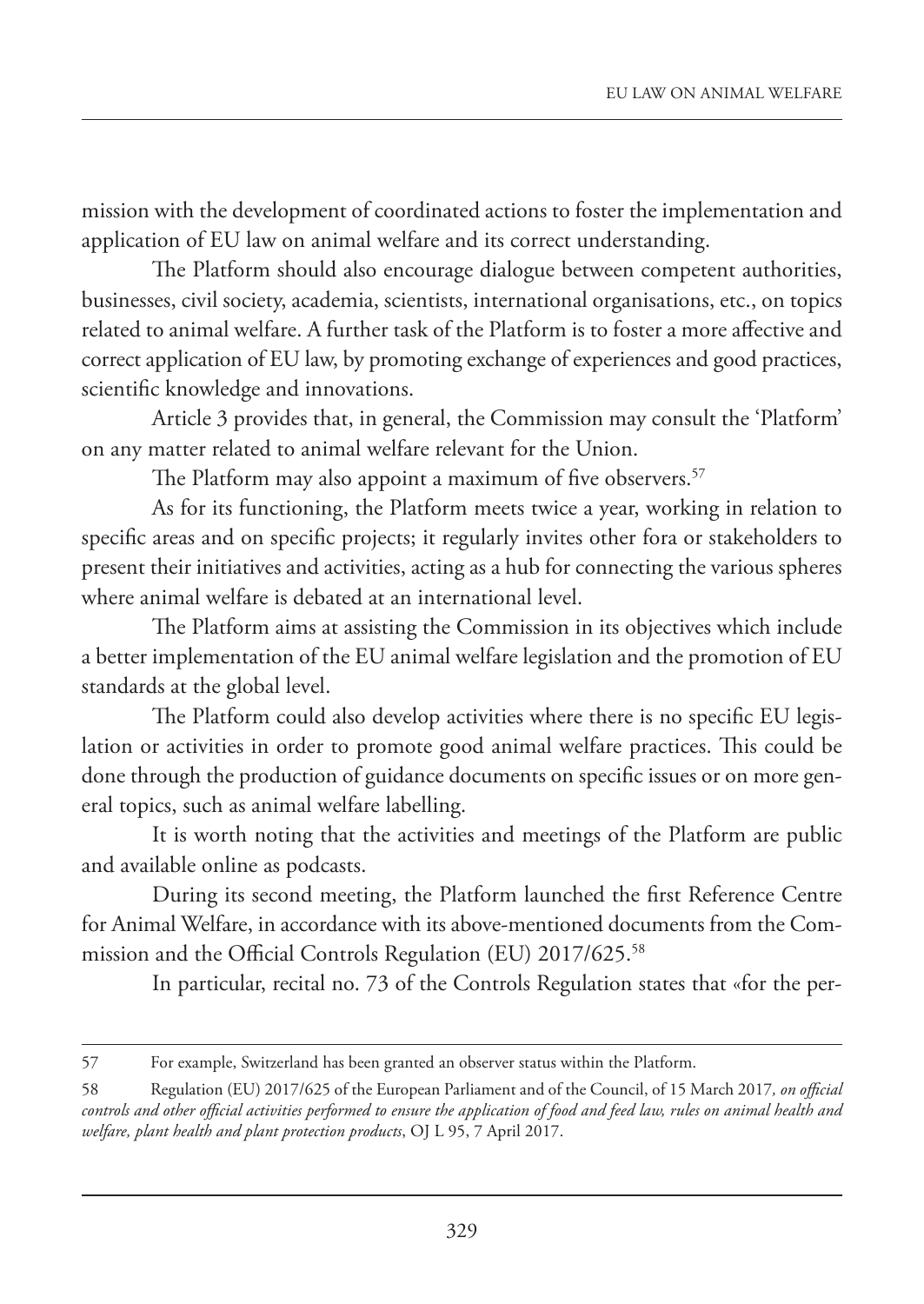formance of official controls and other official activities, which are aimed at identifying possible violations to the rules […] in the field of animal welfare, the competent authorities should have access to updated, reliable and consistent technical data, to research findings, new techniques and the necessary expertise for the correct application of Union legislation applicable in those two areas. For that purpose, the Commission should be able to designate, and rely on the expert assistance of, European Union Reference Centres for the authenticity and integrity of the agri-food chain and for animal welfare.»

Hence, Article 95 of the Official Controls Regulation (whose heading is *Designation of European Union Reference Centres for animal welfare*) spells out that: «the Commission shall, by means of implementing acts, designate European Union Reference Centres for animal welfare that shall support the activities of the Commission and of the member States in relation to the application of the rules for welfare requirements for animals» (no. 1).

The Centres have to be designated following a public selection process (Article 95, n. 2), and are responsible for the supporting task of providing scientific and technical expertise to relevant national networks and bodies in the area of animal welfare; of developing or coordinating the development of methods for the assessment of the level of welfare of animals and for the improvement of the welfare of animals; of carrying out scientific and technical studies on the welfare of animals used for commercial or scientific purposes; of conducting training courses for staff of the national scientific networks or bodies, for staff of the competent authorities and for experts from third Countries; of disseminating research findings and technical innovations and collaborating with Union research bodies (Article 96 - *Responsibilities and tasks of European Union Reference Centres for animal welfare*).

On 5 March 2018, following a public selection process,<sup>59</sup> a consortium formed by the Wageningen Livestock Research (the Netherlands), the Friedrich Loeffler Institute (Germany) and the Department of Animal Science at Aarhus University (Denmark) was designated by the Commission as the first European Union Reference Centre for

<sup>59</sup> Call for selection and designation of the first European Union Reference Centre for animal welfare, 13 October 2017, available at: https://ec.europa.eu/info/news/first-eu-reference-centre-animal-welfare-call-selectionlaunched-2017-oct-17\_en.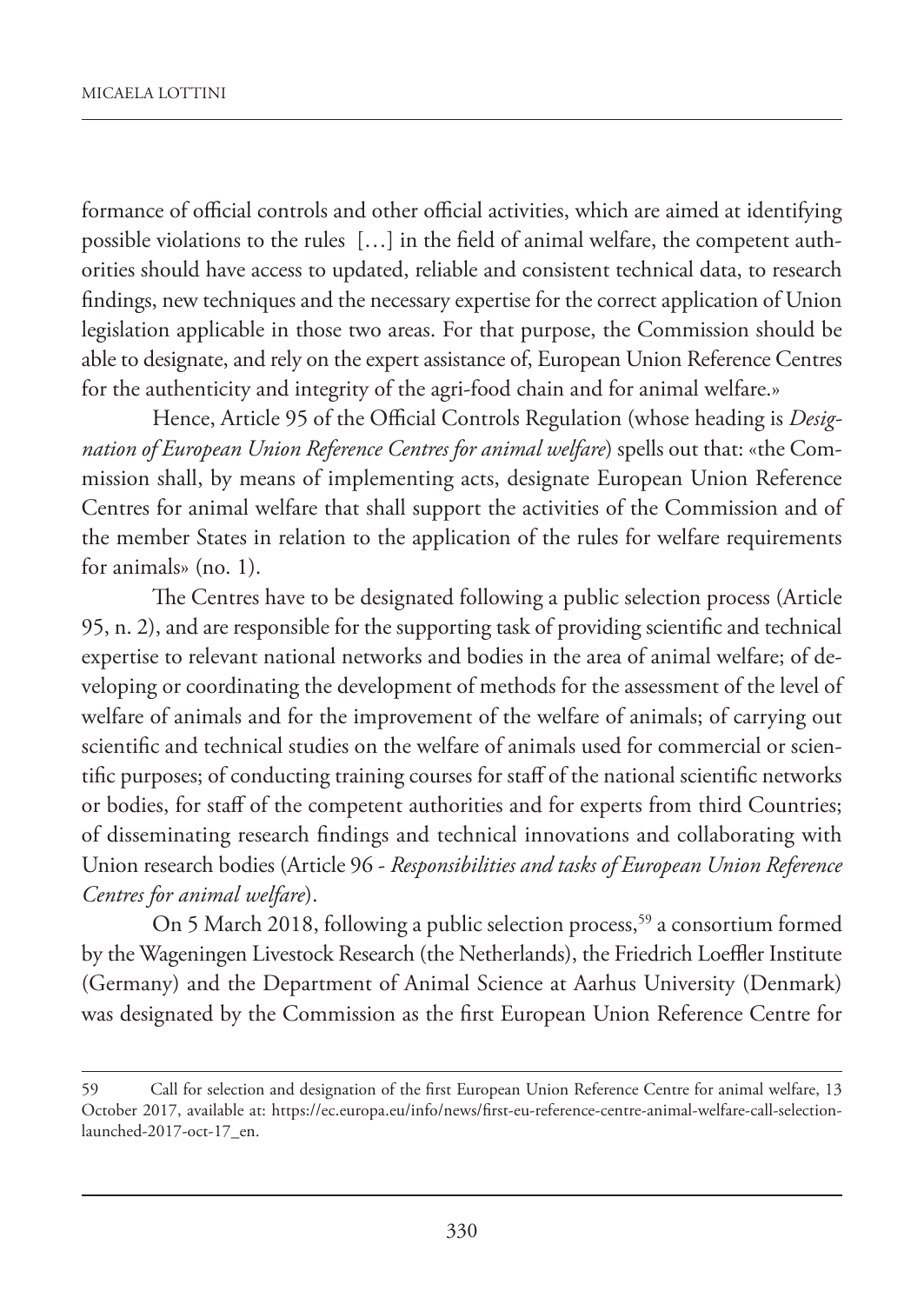Animal Welfare (Commission Implementing Regulation (EU) 2018/329). 60

This first Centre will focus on pig welfare since improving the enforcement of the legislation of pigs is one of the Commission's priorities in the area of animal welfare. Its designation will be reviewed every five years. The specific tasks of the Centre will be defined in the annual or multiannual work programs established in conformity with the objectives and priorities of the relevant work programs adopted by the Commission.

## *4. Conclusions*

With the support and cooperation of the Member States, the EU institutions have been promoting animal welfare for more than forty years.

The aim of the EU policy on animal welfare is to reconcile the interests of the various actors on the market with the interest of 'individual' animals to improve the quality of their lives, and not to be subject to degrading treatments or exposed to pain and suffering.

The policy has a multifaceted approach, which goes from raising awareness amongst consumers and the public at large of respect of animals, to the creation of a level playing field through the harmonisation of standards and requirements, in order to avoid 'animal welfare dumping' that could (*inter alia*) adversely affect the well-functioning of the competitive market.

Evidently, this is a very ambitious goal due to the considerable economic and non-economic interests at stake, the balance of which is often in practice left to the CJEU and its discretion in the interpretation of the law.

A major step forward was made with the introduction of Article 13 TFEU, which clearly dispels any doubt about the current legal status of animals under EU law (at least in theory). What this provision states is that animals are not 'objects' but 'sentient beings,' and should be treated as such.

The interpretation of Article 13 TFEU (and of the previous 'constitutional' provisions) made by the CJEU reveals that the protection of animals' interests and the

<sup>60</sup> Commission Implementing Regulation (EU) 2018/329, of 5 March 2018, *designating a European Union Reference Centre for Animal Welfare*, C/2018/1223*,* OJ L 63, 6.3.2018.